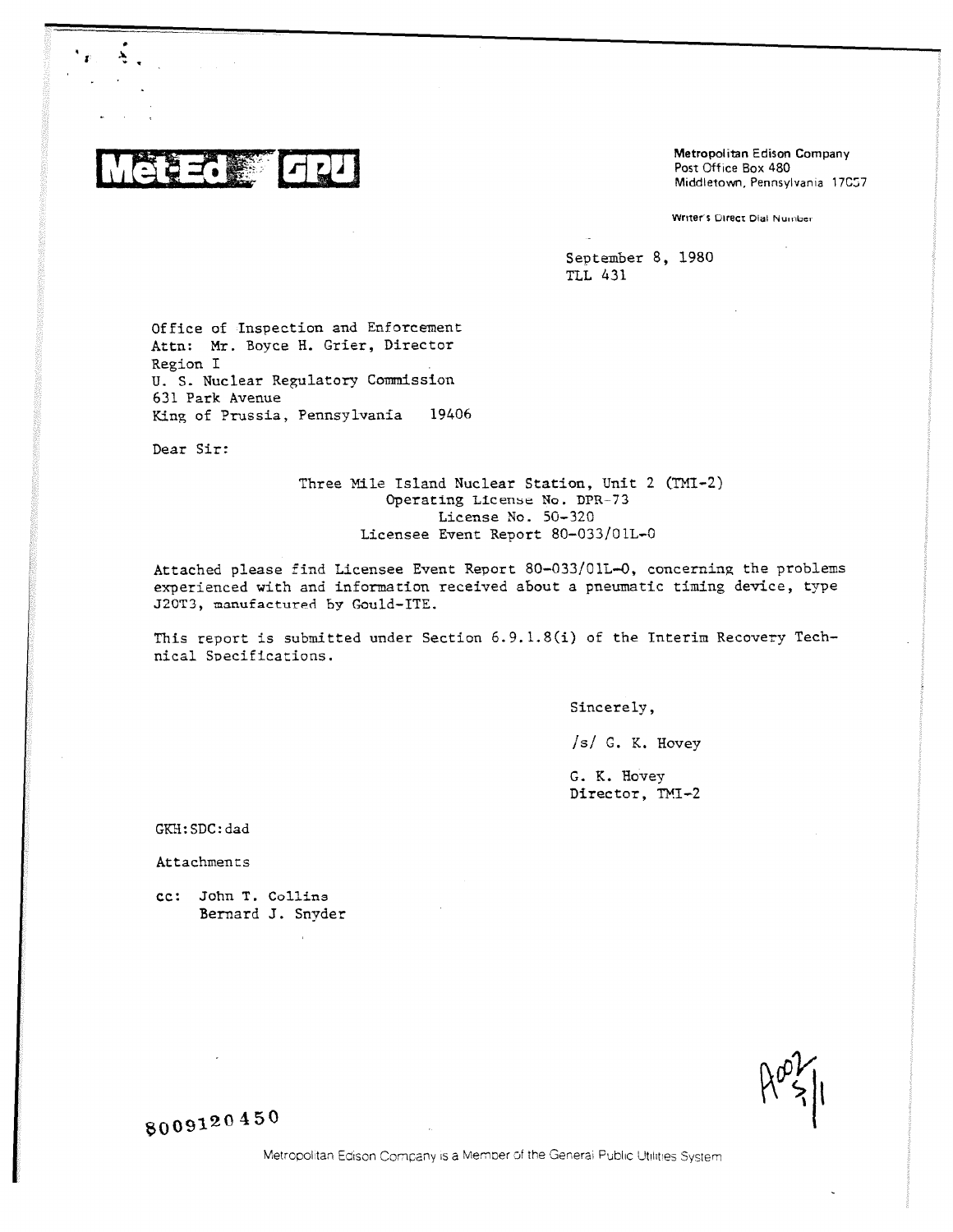|                                      | Attachment l<br>TLL 431                                                                                                                                                                                                                                                                                                                                                                                                                                                                                              |
|--------------------------------------|----------------------------------------------------------------------------------------------------------------------------------------------------------------------------------------------------------------------------------------------------------------------------------------------------------------------------------------------------------------------------------------------------------------------------------------------------------------------------------------------------------------------|
| <b>NRC FORM 366</b>                  | U. S. NUCLEAR REGULATORY COMMISSION                                                                                                                                                                                                                                                                                                                                                                                                                                                                                  |
| (7.77)                               | LICENSEE EVENT REPORT                                                                                                                                                                                                                                                                                                                                                                                                                                                                                                |
|                                      | (PLEASE PRINT OR TYPE ALL REQUIRED INFORMATION)<br>$\vert$ ( i )<br>CONTROL BLOCK:   A                                                                                                                                                                                                                                                                                                                                                                                                                               |
|                                      | $(0)0001-0000$<br>LICENSE NUMBER<br>0                                                                                                                                                                                                                                                                                                                                                                                                                                                                                |
| CON T<br>$\bullet$<br>$\mathbf{I}$   | REPORT<br>$0$ $\left( 6 \right)$<br>〔6〕<br>SOURCE                                                                                                                                                                                                                                                                                                                                                                                                                                                                    |
| $\sqrt{2}$                           | EVENT DESCRIPTION AND PROBABLE CONSEQUENCES (10)<br>(On July 29, 1980, Met-Ed received a failure mode report from Gould-ITE on a relay                                                                                                                                                                                                                                                                                                                                                                               |
| 013                                  | pneumatic timing device, model J20T3. This report, suggesting such failure could re-                                                                                                                                                                                                                                                                                                                                                                                                                                 |
| Q <sub>14</sub>                      | (sult from age and deterioration, coupled with two failures of such timers on Unit 2)                                                                                                                                                                                                                                                                                                                                                                                                                                |
| $0$ 5                                | generators and excessive need for recalibration is considered reportable under Techt                                                                                                                                                                                                                                                                                                                                                                                                                                 |
| $Q \mid 6$                           | Spec. 6.9.1.8(i) as failure of some of the timers on the generators could be                                                                                                                                                                                                                                                                                                                                                                                                                                         |
| $0$   $7$                            | safety-related.                                                                                                                                                                                                                                                                                                                                                                                                                                                                                                      |
| 8                                    | 80                                                                                                                                                                                                                                                                                                                                                                                                                                                                                                                   |
| $\begin{array}{c} 0 & 9 \end{array}$ | $\mathbf{9}$<br><b>SYSTEM</b><br>CAUSE<br>CAUSE<br>COMP<br>VALVE<br>CODE<br><b>SUBCODE</b><br>COMPONENT CODE<br>CODE<br><b>SUBCODE</b><br><b>SUBCODE</b><br>H<br>$\mathbf{X}$<br>Е<br>Z<br>(12)<br>(16)                                                                                                                                                                                                                                                                                                              |
|                                      | <b>REVISION</b><br>OCCURRENCE<br><b>SEQUENTIAL</b><br><b>REPORT</b><br>LER/RO EVENT VEAR<br>REPORT NG.<br><b>CODE</b><br>TYPE<br>NO.<br>131<br>3<br>01<br>1.<br>U<br>REPORT<br>L<br>17.<br>NUMBER<br>PRIME COMP.<br><b>COMPONENT</b><br>ACTION FUTURE<br>EFFECT<br>ON PLANT<br>SHUTDOWN<br>NPRO-4<br><b>ATTACHMENT</b><br>(22)<br>HOURS<br><b>SUBMITTED</b><br>TAKEN ACTION<br>FORM SUB.<br><b>MANUFACTURER</b><br><b>METHOD</b><br><b>SUPPLIER</b><br>0<br>0<br>$\left( 21\right)$<br>Υ<br>$\left( 22\right)$<br>25 |
| 110                                  | CAUSE DESCRIPTION AND CORRECTIVE ACTIONS (27)<br>The two J20T3 timers which failed on the Emergency Diesel Generators were replaced                                                                                                                                                                                                                                                                                                                                                                                  |
| $1 \mid 1$                           | By October 31, 1980, an engineering evaluation will be completed of 1) the ITE                                                                                                                                                                                                                                                                                                                                                                                                                                       |
| $\sqrt{2}$                           | failure report, 2) the timers' tolerance vs that required for the service, and                                                                                                                                                                                                                                                                                                                                                                                                                                       |
| 3 <sup>1</sup>                       | 3) the timers' environment, all in relation to each of the timers' safety function                                                                                                                                                                                                                                                                                                                                                                                                                                   |
| -4                                   | with necessary replacements made based on availability of replacement devices.<br>$\overline{\mathbf{3}}$<br>-8                                                                                                                                                                                                                                                                                                                                                                                                      |
| 5.                                   | 90<br>METHOD OF<br>FACILITY<br>STATUS<br>$\left( 30\right)$<br>DISCOVERY DESCRIPTION (32)<br><b><i>A POWER</i></b><br><b>DISCOVERY</b><br>OTHER STATUS<br>N/A<br>X(29)<br>0 <sup>1</sup><br>(29) Recovery Mode<br>O L<br>Z<br>0<br>((31)<br>46                                                                                                                                                                                                                                                                       |
| 6                                    | 80<br>CONTENT<br><b>ACTIVITY</b><br>AMOUNT OF ACTIVITY (35)<br>LOCATION OF RELEASE (36)<br>RELEASED OF RELEASE<br>$N/\Lambda$<br>N/A<br>( 33 )<br>45<br>۱٥                                                                                                                                                                                                                                                                                                                                                           |
|                                      | 30<br>PERSONNEL EXPOSURES<br>OESCRIPTION (39)<br>NUMBER<br>TYPE<br>N/A<br>ัรวิ<br>$\Omega$<br>Z.<br>0.<br>38)                                                                                                                                                                                                                                                                                                                                                                                                        |
| ч.                                   | 12<br>- 9<br>11<br>30<br><b>PERSONNEL INJURIES</b><br>DESCRIPTION <sup>(41)</sup><br><b>NUMBER</b><br>N/A<br>0 <sub>1</sub><br>0<br>40                                                                                                                                                                                                                                                                                                                                                                               |
| 9                                    | 12<br>ter p<br>LOSS OF OR DAMAGE TO FACILITY<br>(43)<br><b>DESCRIPTION</b><br>TYPE<br>N/A<br>z.<br>$16 - 2$                                                                                                                                                                                                                                                                                                                                                                                                          |
| $\Omega$                             | 10<br>80<br>PUBLICITY<br>ISSUED OESCRIPTION (45)<br>NAC USE CNLY<br>N/A<br>N (44)<br>$\ddot{z}$                                                                                                                                                                                                                                                                                                                                                                                                                      |
| 8000790                              | 10<br>68 69<br>$\tilde{\bullet}$<br>$30 -$<br>NAME OF PREPARER Steven D. Chaplin<br>PHONE: (717) 948-8461<br>э                                                                                                                                                                                                                                                                                                                                                                                                       |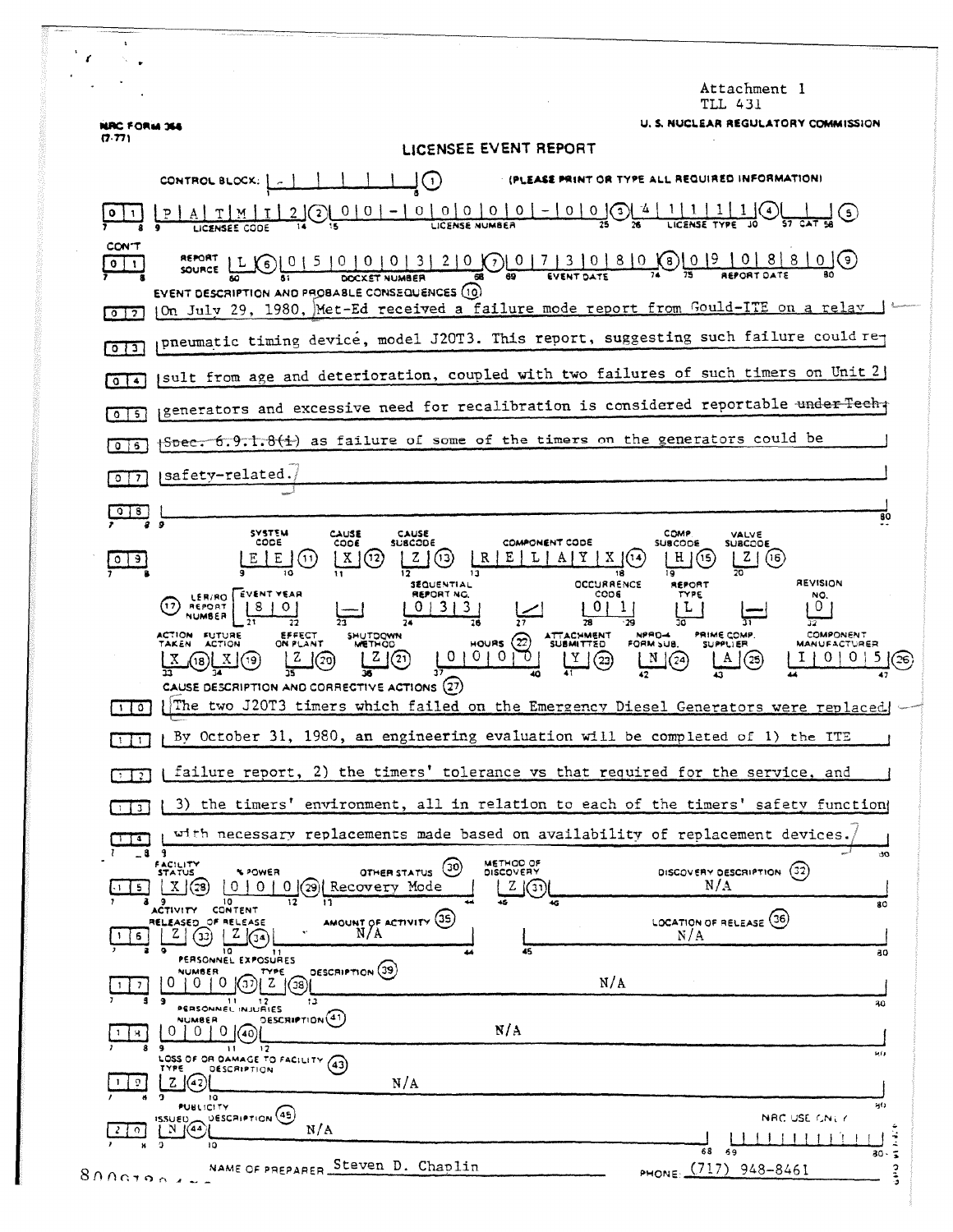Attachment 2 TLL 431

## LICENSEE EVENT REPORT 'NARRATIVE REPORT

 $TMT-2$ 

LER 80-033/01L-0 EVENT DATE  $-$  July 30, 1980

## I. EXPLANATION OF OCCURRENCE

On July 29, 1980, Met-Ed received a failure mode report from Gould-ITE on a relay pneumatic timing device, model J20T3. The report was in response to our returning a failed timer unit to them for determination of the failure mode. The report suggested that the failure was in part due to age and subsequent deterioration. A copy of the report is enclosed as Attachment 3.

The failed unit, a component of Relay T3A, was designed to perform a trip delay function during Emergency Diesel Generator (EDG) startup. Specifically, it inhibits the low lube oil pressure trip and the high crankrase pressure trip for 20 seconds during startup. The failed timing unit for the relay cycled in 7 seconds instead of the preset 20 seconds. Calibration checks of the timing unit showed that the time delay for any setpoint of the unit was not repeatable.

This timer unit failure, in January, 1980, was the subject of Special Report 80-003/99X-0.

## II. CAUSE OF THE OCCURRENCE

The receipt of the Gould-ITE failure mode report, citing component age and subsequent deterioration as a contributing factor in the failure, coupled with the second failure in July and the results of the calibration check made in February generated substantial potential for the necessity of remedial action of the nature described in Section 6.9.1.8(1) of the Interim Recovery Technical Specifications.

## III. CIRCUMSTANCES SURROUNDING THE OCCURRENCE

The reason for submission of this information is that substantial potential of a generic problem with the pneumatic timing unit exists. As stated in Section II above, the determination to report this information was based on three factors: the January, 1980 timer failure and subsequent failure mode report, a calibration check in February, 1980 of the EDG's timing units, and a July, 1980 timer failure.

The first of the three factors was discussed in Section I above.

In February, 1980, subsequent to the annual maintenance of the EDG's, a calibration check was made of all timers in the diesel generator control logic. It was determined that 12 of the 18 timers on the two EDG's required recalibration. On August 4 and 5, 1980, the EDG timers were checked again, and again 12 of the 18 timers required recalibration. Among these were 5 Gould-ITE units, which required recalibration in both instances.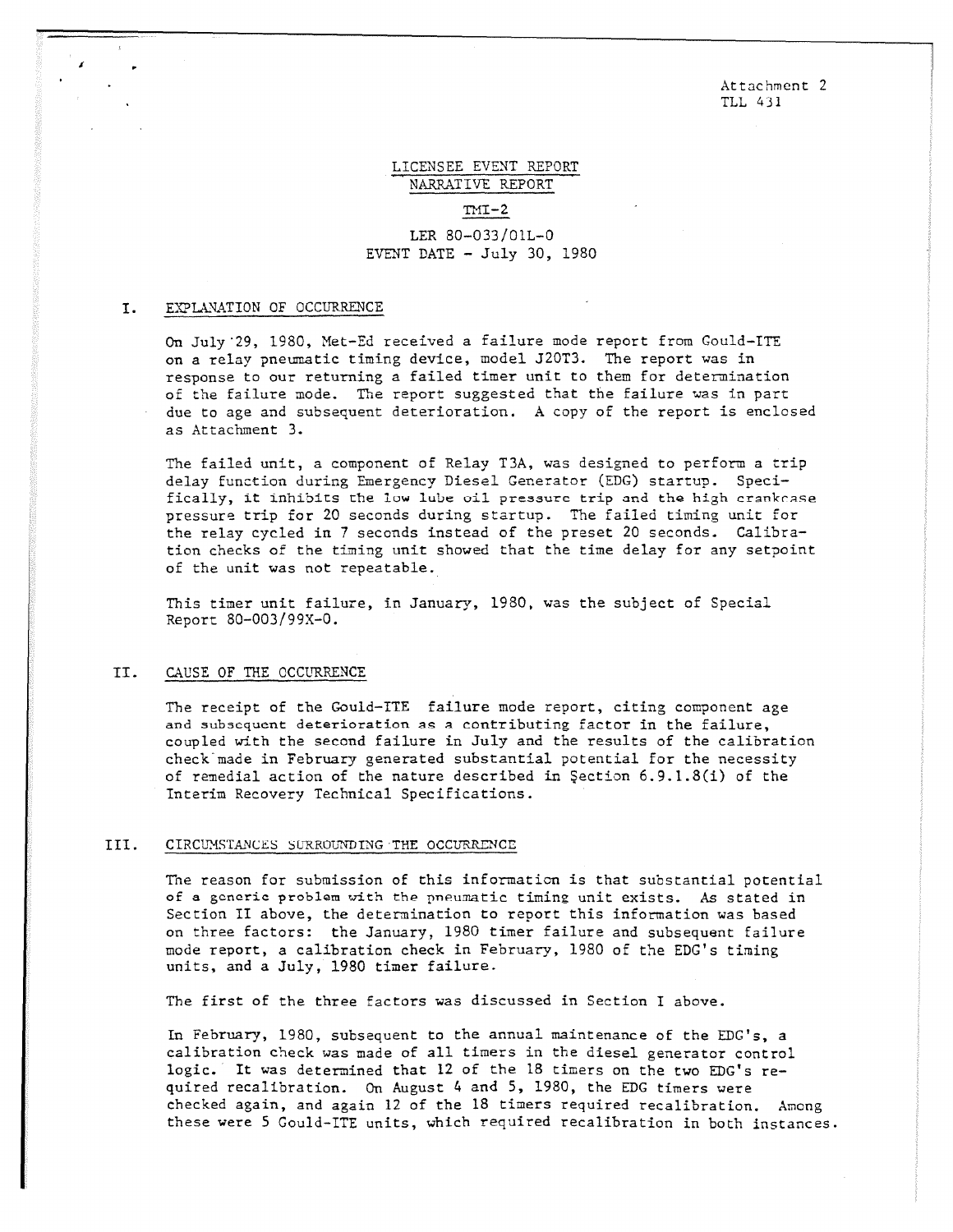Attachment 2 Page 2 of 3 TLL 431

Presently, it is not known if this necessity for recalibration has any bearing on the failure mode. However, it suggests that the Gould-ITE timers may not have a tight enough tolerance for this application.

The final factor was the July, 1980, timer failure.

On July 17, 1980, the EDG DF-X-1B was started to certify operability. When the Control Room Operator attempted to shutdown the EDG from the Control Room, the EDG failed to shutdown. The problem was determined to be a failed pneumatic timer for the relay in the diesel shutdown circuit. The timer exhibited short cycling and could not be recalibrated to give repeated timing. This second relay was of the same type as the failed relay of January 31, 1980, and was returned to the vendor for determination of the failure mode.

On August 21, 1980, we were informed by the manufacturer that no failure mode could be determined for failure of the shutdown relay. Furthermore, the manufacturer informed us that the timer functioned properly when tested at their facility.

The proper functioning of the timer at Gould's facilities and not while installed in the EDG's, suggests an environmental factor affecting the performance.

### IV. CORRECTIVE ACTIONS TAKEN OR TO BE TAKEN

#### IMHEDIATE

The two failed timers were replaced and the EDG was subsequently tested to show operability in each case.

#### LONG TERM

An engineering evaluation is being performed relative to the application of pneumatic timing units used in the EDG control circuits which will address the following concerns:

- 1) The environment in the Diesel Generator Rooms
- 2) The diesel manufacturer's setpoint tolerance relative to the relay manufacturer's published tolerance.
- 3) The ITE failure report.

Based on this evaluation, all or selected timing units will be replaced with acceptable units for the operating conditions. The use of ITT time devices, model J20T3, elsewhere in the unit will be evaluated, where these devices may affect devices important to safety. This evaluation will be completed by the end of October, 1980, with recommended replacements being accomplished, based on the availability of replacement devices.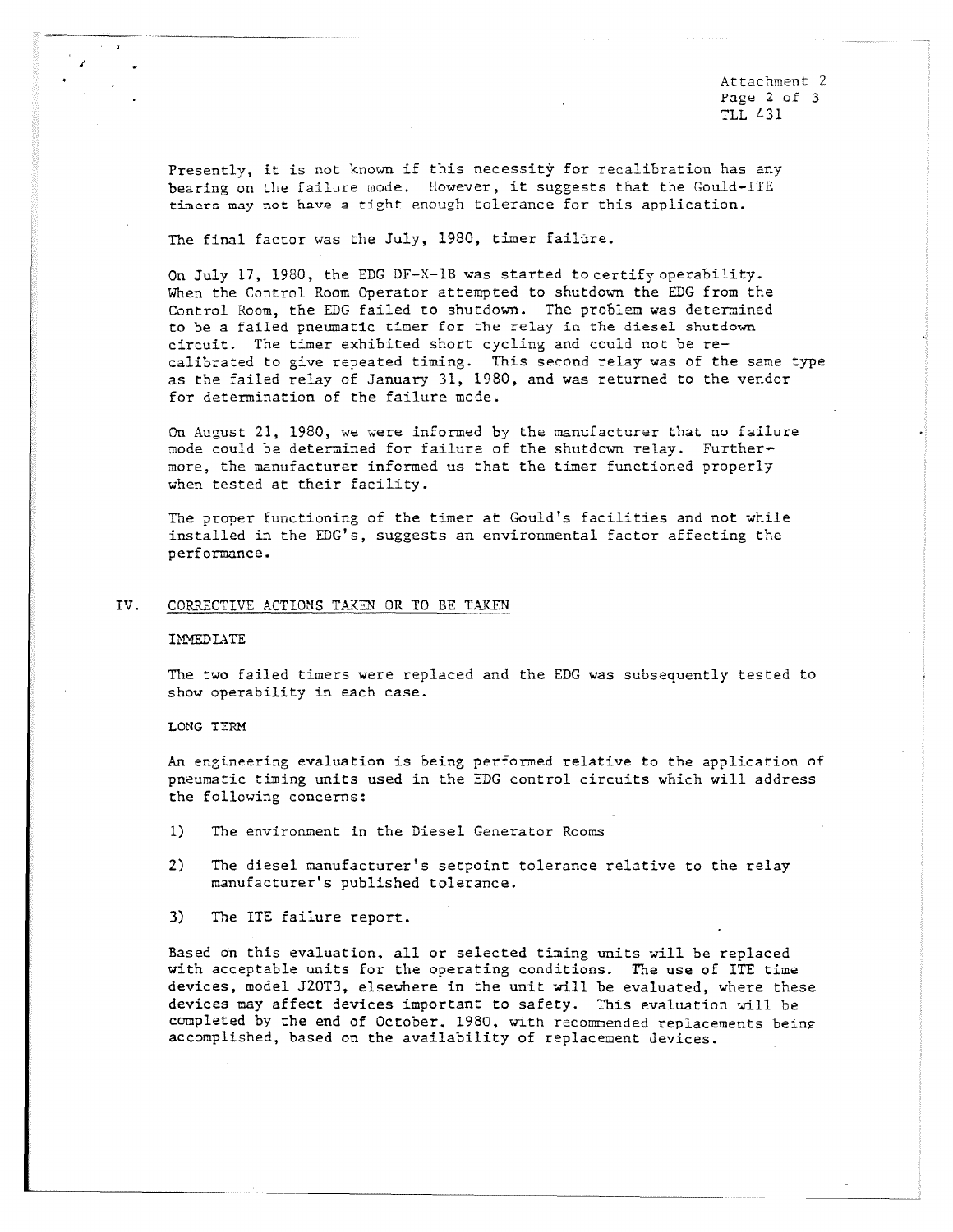Attachment 2 Page 3 of 3 TLL 431

# V. COMPONENT FAILURE DATA

 $\ell \in \mathcal{T}$ 

 $\mathscr{L}$  $\frac{1}{2}$  $\ddot{\phantom{1}}$ 

Pneumatic Timing Unit:

| Manufacturer | $--- TTF$ |                                                 |
|--------------|-----------|-------------------------------------------------|
| Catalog No.  |           | $-$ J20T3; 398; 76311286                        |
|              |           | Design Function - Adjustable from 0-180 seconds |

 $\mathcal{A}$